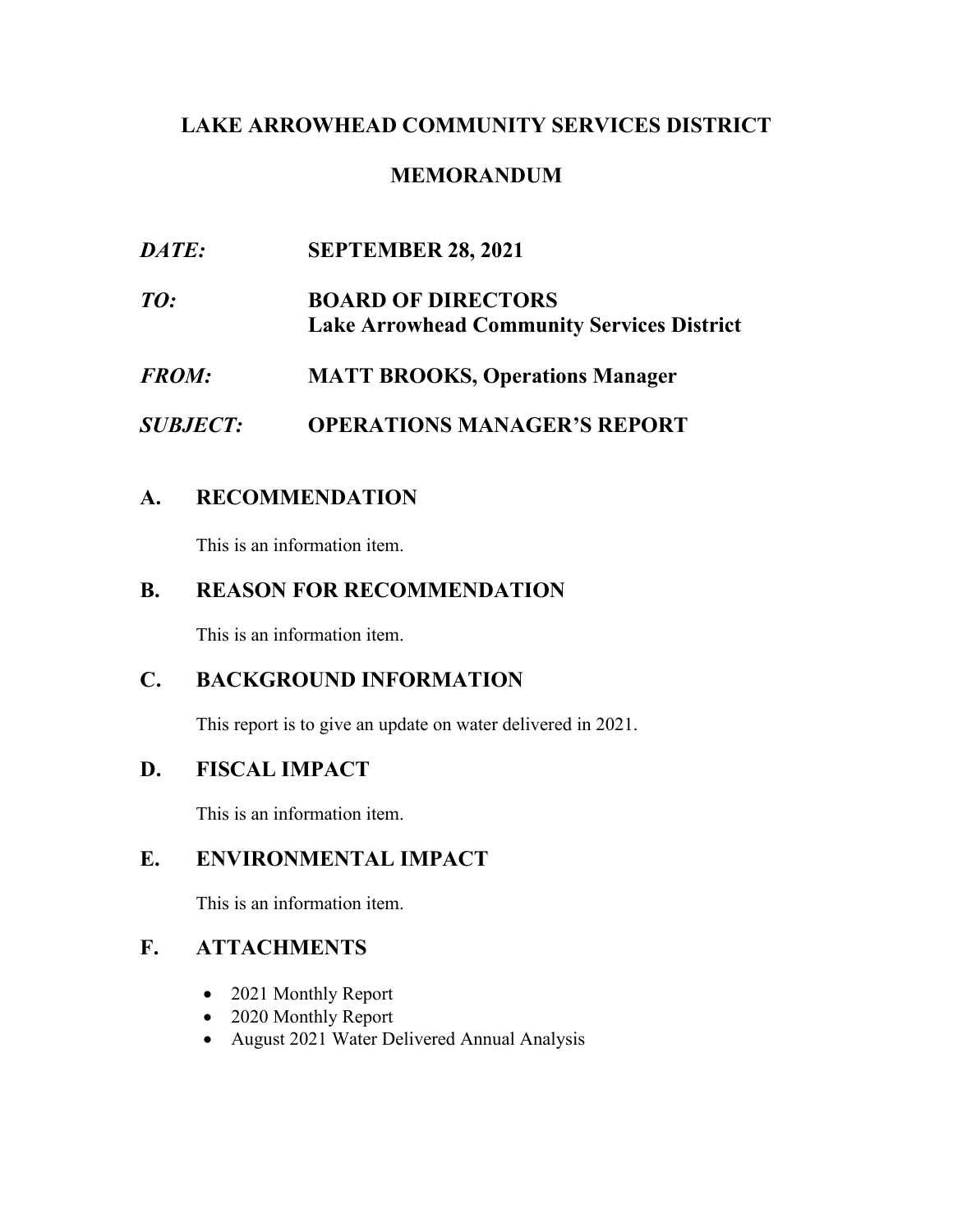#### **ARROWHEAD WOODS MONTHLY DATA ACRE FEET**

|                     | (1)                                                  | (2)                                                  | (3)                     | (4)                         | (5)                                       | (6)                                                                    | (7)                                                 | (8)                         | (9)                                               | (10)                                        | (11)                                       | (12)              | (13)                                              | (14)                                          | (15)                                               | (16)                                                      | (17)                             |
|---------------------|------------------------------------------------------|------------------------------------------------------|-------------------------|-----------------------------|-------------------------------------------|------------------------------------------------------------------------|-----------------------------------------------------|-----------------------------|---------------------------------------------------|---------------------------------------------|--------------------------------------------|-------------------|---------------------------------------------------|-----------------------------------------------|----------------------------------------------------|-----------------------------------------------------------|----------------------------------|
| 2021                | ୧                                                    |                                                      |                         |                             |                                           |                                                                        |                                                     |                             |                                                   |                                             |                                            | $\mathbf{G}$      |                                                   |                                               |                                                    |                                                           |                                  |
| <b>HINOM</b>        | <b>TRANSFER TO</b><br>LAKE<br>$\widehat{\mathbf{c}}$ | <b>WELLS TO<br/>SYSTEM</b><br>$\widehat{\mathbf{e}}$ | <b>BERNINA</b><br>PLANT | <b>CEDAR GLEN<br/>PLANT</b> | <b>COMBINED</b><br>PLANT<br>$\frac{1}{2}$ | <b>BACKWASH</b><br><b>COMBINED<br/>PLANT</b><br>$\widehat{\mathbf{e}}$ | <b>BERNINA</b><br>RECYCLE<br>$\widehat{\mathbf{e}}$ | ROTW CLAWA<br>PURCHASE<br>ම | <b>BRENTWOOD</b><br>PURCHASE<br><b>CLAWA</b><br>ම | <b>COMBINED<br/>PURCHASE</b><br>$(a)$ $(c)$ | <b>LAKE DRAW</b><br>$\widehat{\mathbf{c}}$ | DELIVERED TO<br>ê | <b>METERED</b><br>WATER<br>$\widehat{\mathbf{e}}$ | <b>EMERGENCY<br/>TRANSFER TO<br/>DLP</b><br>ê | STORAGE<br><b>VOLUME</b><br>$\widehat{\mathbf{e}}$ | <b>STORAGE<br/>VOLUME<br/>CHANGE +/-</b><br>$\widehat{e}$ | <b>UN-METERED<br/>WATER</b><br>ē |
|                     |                                                      |                                                      |                         |                             |                                           |                                                                        |                                                     |                             |                                                   |                                             |                                            |                   |                                                   |                                               |                                                    |                                                           |                                  |
| <b>JANUARY</b>      | 0.00                                                 | 14.30                                                | 64.52                   | 0.00                        | 64.52                                     | 4.64                                                                   | 1.77                                                | 0.00                        | 0.00                                              | 0.00                                        | 64.52                                      | 75.95             | 62.23                                             | 0.00                                          | 26.75                                              | $-1.05$                                                   | 14.77                            |
| <b>FEBRUARY</b>     | 0.00                                                 | 12.49                                                | 37.67                   | 21.25                       | 58.92                                     | 5.34                                                                   | 1.37                                                | 0.00                        | 0.00                                              | 0.00                                        | 58.92                                      | 67.44             | 52.34                                             | 0.00                                          | 25.70                                              | 0.41                                                      | 14.69                            |
| <b>MARCH</b>        | 0.00                                                 | 14.09                                                | 55.59                   | 0.00                        | 55.59                                     | 4.39                                                                   | 2.87                                                | 0.00                        | 0.00                                              | 0.00                                        | 55.59                                      | 68.16             | 54.05                                             | 0.00                                          | 26.11                                              | 0.91                                                      | 13.20                            |
|                     |                                                      |                                                      |                         |                             |                                           |                                                                        |                                                     |                             |                                                   |                                             |                                            |                   |                                                   |                                               |                                                    |                                                           |                                  |
| <b>1ST QUARTER</b>  | 0.00                                                 | 40.88                                                | 157.78                  | 21.25                       | 179.03                                    | 14.37                                                                  | 6.01                                                | 0.00                        | 0.00                                              | 0.00                                        | 179.03                                     | 211.55            | 168.62                                            | 0.00                                          | 78.56                                              | 0.27                                                      | 42.66                            |
| <b>APRIL</b>        | 0.00                                                 | 16.84                                                | 45.63                   | 0.00                        | 45.63                                     | 3.66                                                                   | 2.42                                                | 0.00                        | 13.13                                             | 13.13                                       | 45.63                                      | 74.36             | 65.08                                             | 0.00                                          | 27.02                                              | $-0.94$                                                   | 10.22                            |
| <b>MAY</b>          | 0.00                                                 | 16.99                                                | 110.09                  | 0.00                        | 110.09                                    | 7.32                                                                   | 6.54                                                | 0.00                        | 13.58                                             | 13.58                                       | 110.09                                     | 139.88            | 125.77                                            | 0.00                                          | 26.08                                              | 0.30                                                      | 13.81                            |
| JUNE                | 0.00                                                 | 15.51                                                | 134.39                  | 16.25                       | 150.64                                    | 11.62                                                                  | 5.81                                                | 0.00                        | 13.10                                             | 13.10                                       | 150.64                                     | 173.44            | 156.67                                            | 0.00                                          | 26.38                                              | 0.30                                                      | 16.47                            |
|                     |                                                      |                                                      |                         |                             |                                           |                                                                        |                                                     |                             |                                                   |                                             |                                            |                   |                                                   |                                               |                                                    |                                                           |                                  |
| <b>2ND QUARTER</b>  | 0.00                                                 | 49.34                                                | 290.11                  | 16.25                       | 306.36                                    | 22.60                                                                  | 14.77                                               | 0.00                        | 39.81                                             | 39.81                                       | 306.36                                     | 387.68            | 347.52                                            | 0.00                                          | 79.48                                              | $-0.34$                                                   | 40.50                            |
| <b>SEMI-ANNUAL</b>  | 0.00                                                 | 90.22                                                | 447.89                  | 37.50                       | 485.39                                    | 36.97                                                                  | 20.78                                               | 0.00                        | 39.81                                             | 39.81                                       | 485.39                                     | 599.23            | 516.14                                            | 0.00                                          | 158.04                                             | $-0.07$                                                   | 83.16                            |
|                     |                                                      |                                                      |                         |                             |                                           |                                                                        |                                                     |                             |                                                   |                                             |                                            |                   |                                                   |                                               |                                                    |                                                           |                                  |
| JULY                | 0.00                                                 | 15.99                                                | 147.54                  | 41.07                       | 188.61                                    | 14.32                                                                  | 4.44                                                | 0.00                        | 5.39                                              | 5.39                                        | 188.61                                     | 200.11            | 182.05                                            | 0.00                                          | 26.39                                              | 0.81                                                      | 17.25                            |
| <b>AUGUST</b>       | 0.00                                                 | 16.43                                                | 141.86                  | 37.35                       | 179.21                                    | 13.81                                                                  | 7.62                                                | 0.00                        | 0.00                                              | 0.00                                        | 179.21                                     | 189.45            | 171.87                                            | 0.00                                          | 27.20                                              | $-2.67$                                                   | 20.25                            |
| <b>SEPTEMBER</b>    | 0.00                                                 |                                                      |                         |                             | 0.00                                      |                                                                        |                                                     |                             |                                                   | 0.00                                        | 0.00                                       | 0.00              |                                                   |                                               | 24.53                                              |                                                           | 0.00                             |
| <b>3RD QUARTER</b>  | 0.00                                                 | 32.42                                                | 289.40                  | 78.42                       | 367.82                                    | 28.13                                                                  | 12.06                                               | 0.00                        | 5.39                                              | 5.39                                        | 367.82                                     | 389.56            | 353.92                                            | 0.00                                          | 78.12                                              | $-1.86$                                                   | 37.50                            |
|                     |                                                      |                                                      |                         |                             |                                           |                                                                        |                                                     |                             |                                                   |                                             |                                            |                   |                                                   |                                               |                                                    |                                                           |                                  |
| <b>OCTOBER</b>      | 0.00                                                 |                                                      |                         |                             | 0.00                                      |                                                                        |                                                     |                             |                                                   | 0.00                                        | 0.00                                       | 0.00              |                                                   |                                               |                                                    | 0.00                                                      | 0.00                             |
| <b>NOVEMBER</b>     | 0.00                                                 |                                                      |                         |                             | 0.00                                      |                                                                        |                                                     |                             |                                                   | 0.00                                        | 0.00                                       | 0.00              |                                                   |                                               |                                                    | 0.00                                                      | 0.00                             |
| <b>DECEMBER</b>     | 0.00                                                 |                                                      |                         |                             | 0.00                                      |                                                                        |                                                     |                             |                                                   | 0.00                                        | 0.00                                       | 0.00              |                                                   |                                               |                                                    |                                                           | 0.00                             |
| <b>4TH QUARTER</b>  | 0.00                                                 | 0.00                                                 | 0.00                    | 0.00                        | 0.00                                      | 0.00                                                                   | 0.00                                                | 0.00                        | 0.00                                              | 0.00                                        | 0.00                                       | 0.00              | 0.00                                              | 0.00                                          | 0.00                                               | 0.00                                                      | 0.00                             |
| <b>ANNUAL TOTAL</b> | 0.00                                                 | 122.64                                               | 737.29                  | 115.92                      | 853.21                                    | 65.10                                                                  | 32.84                                               | 0.00                        | 45.20                                             | 45.20                                       | 853.21                                     | 988.79            | 870.06                                            | 0.00                                          | 236.16                                             | $-1.93$                                                   | 120.66                           |

**(a)** CLAWA consumption numbers are based upon monthly billing statements provided by CLAWA. CLAWA reads these meters *on or near the 24th of each month* ,

so the numbers may not be an actual representation of water consumed for said calendar month.

**(b)** Lake Draw =  $(1) + (5)$ 

**(c)** Delivered to Distribution =  $(2) + (5) - (6) + (7) + (10)$ 

**(d)** Un-Metered Water = ((12) - (13+14)) - (16)

**(e)** Storage Volume calculated 8:00 am the 1st of every month.

\* Due to technical issues with our metering system, the METERED WATER (13) data for January was collected between 02-01-2021 and 02-10-2021.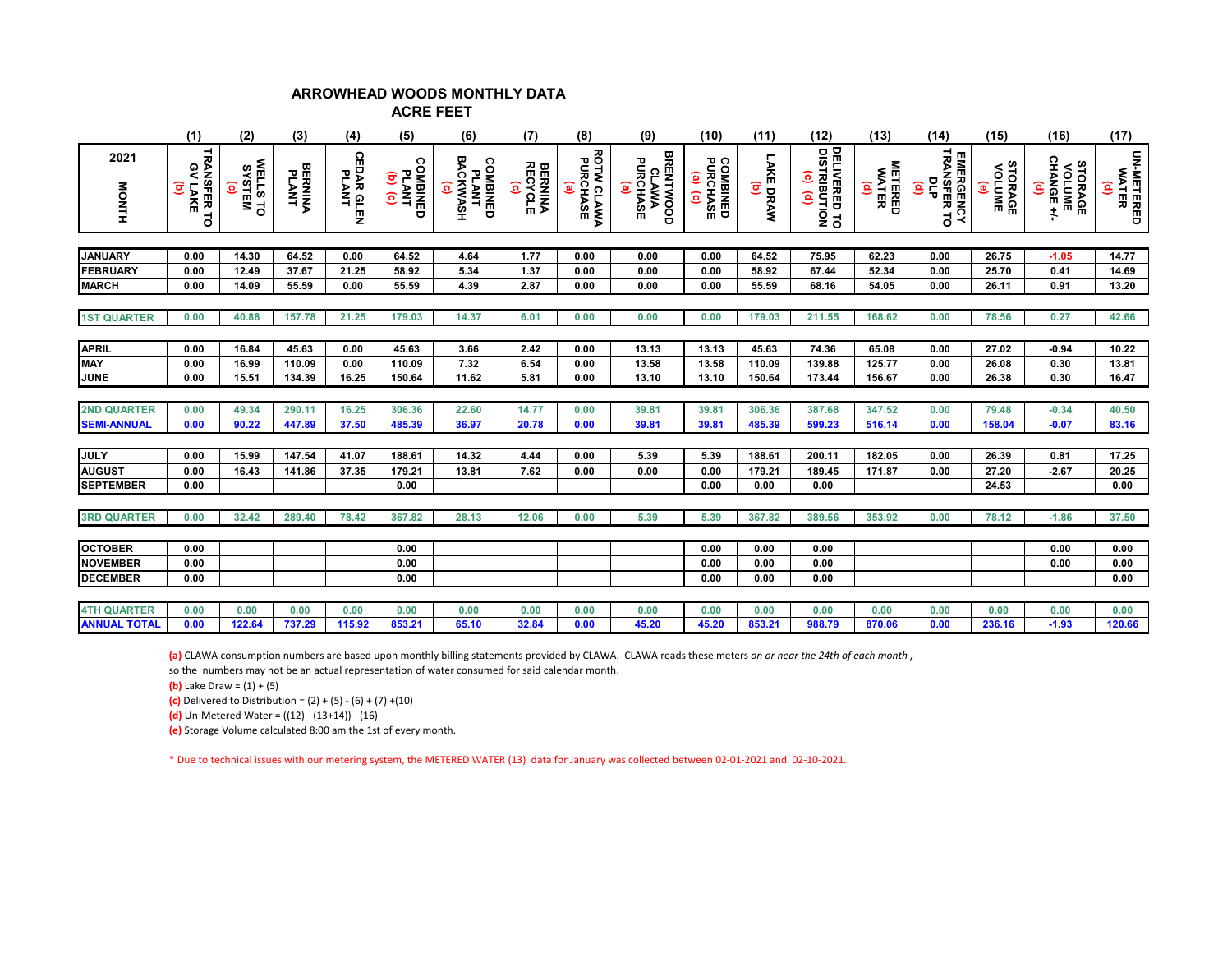### **ARROWHEAD WOODS MONTHLY DATA**

 **ACRE FEET** 

|                     | (1)                                              | (2)                                          | (3)                     | (4)                         | (5)                                     | (6)                                                            | (7)                                                 | (8)                         | (9)                                        | (10)                                                                   | (11)                                | (12)                                                        | (13)                                              | (14)                               | (15)                                        | (16)                                          | (17)                     |
|---------------------|--------------------------------------------------|----------------------------------------------|-------------------------|-----------------------------|-----------------------------------------|----------------------------------------------------------------|-----------------------------------------------------|-----------------------------|--------------------------------------------|------------------------------------------------------------------------|-------------------------------------|-------------------------------------------------------------|---------------------------------------------------|------------------------------------|---------------------------------------------|-----------------------------------------------|--------------------------|
| 2020<br>MONTH       | TRANSFER TO<br>GV LAKE<br>$\widehat{\mathbf{g}}$ | WELLS TO<br>SYSTEM<br>$\widehat{\mathbf{e}}$ | <b>BERNINA</b><br>PLANT | <b>CEDAR GLEN<br/>PLANT</b> | <b>COMBINED</b><br>PLANT<br>$(a)$ $(c)$ | <b>BACKWASH</b><br>COMBINED<br>PLANT<br>$\widehat{\mathbf{e}}$ | <b>BERNINA</b><br>RECYCLE<br>$\widehat{\mathbf{e}}$ | ROTW CLAWA<br>PURCHASE<br>ම | <b>BRENTWOOD</b><br>CLAWA<br>PURCHASE<br>® | <b>COMBINED<br/>PURCHASE</b><br>$\mathbf{e}$<br>$\widehat{\mathbf{e}}$ | LAKE DRAW<br>$\widehat{\mathbf{g}}$ | DELIVERED TO<br>DISTRIBUTION<br>$\widehat{\mathbf{e}}$<br>ê | <b>METERED</b><br>WATER<br>$\widehat{\mathbf{e}}$ | EMERGENCY<br>TRANSFER TO<br>믕<br>ê | STORAGE<br>VOLUME<br>$\widehat{\mathbf{e}}$ | <b>STORAGE<br/>VOLUME<br/>CHANGE +/-</b><br>ê | UN-METERED<br>WATER<br>ê |
|                     |                                                  |                                              |                         |                             |                                         |                                                                |                                                     |                             |                                            |                                                                        |                                     |                                                             |                                                   |                                    |                                             |                                               |                          |
| <b>JANUARY</b>      | 0.00                                             | 15.43                                        | 24.03                   | 31.20                       | 55.23                                   | 4.72                                                           | 1.50                                                | 0.00                        | 0.00                                       | 0.00                                                                   | 55.23                               | 67.44                                                       | 55.99                                             | 0.00                               | 26.57                                       | 0.23                                          | 11.22                    |
| <b>FEBRUARY</b>     | 0.00                                             | 14.64                                        | 46.73                   | 0.00                        | 46.73                                   | 4.48                                                           | 2.79                                                | 0.00                        | 0.00                                       | 0.00                                                                   | 46.73                               | 59.68                                                       | 48.78                                             | 0.00                               | 26.80                                       | 0.00                                          | 10.90                    |
| <b>MARCH</b>        | 0.00                                             | 15.07                                        | 44.08                   | 0.00                        | 44.08                                   | 3.51                                                           | 2.59                                                | 0.00                        | 0.00                                       | 0.00                                                                   | 44.08                               | 58.23                                                       | 47.30                                             | 0.00                               | 26.80                                       | 0.34                                          | 10.59                    |
|                     |                                                  |                                              |                         |                             |                                         |                                                                |                                                     |                             |                                            |                                                                        |                                     |                                                             |                                                   |                                    |                                             |                                               |                          |
| <b>1ST QUARTER</b>  | 0.00                                             | 45.14                                        | 114.84                  | 31.20                       | 146.04                                  | 12.71                                                          | 6.88                                                | 0.00                        | 0.00                                       | 0.00                                                                   | 146.04                              | 185.35                                                      | 152.07                                            | 0.00                               | 80.17                                       | 0.57                                          | 32.71                    |
|                     |                                                  |                                              |                         |                             |                                         |                                                                |                                                     |                             |                                            |                                                                        |                                     |                                                             |                                                   |                                    |                                             |                                               |                          |
| <b>APRIL</b>        | 0.00                                             | 15.53                                        | 56.02                   | 0.00                        | 56.02                                   | 4.64                                                           | 2.80                                                | 0.00                        | 0.00                                       | 0.00                                                                   | 56.02                               | 69.71                                                       | 55.00                                             | 0.01                               | 27.14                                       | 0.22                                          | 14.48                    |
| <b>MAY</b>          | 0.00                                             | 16.25                                        | 132.44                  | 0.00                        | 132.44                                  | 9.59                                                           | 7.93                                                | 0.00                        | 0.00                                       | 0.00                                                                   | 132.44                              | 147.03                                                      | 128.20                                            | 0.00                               | 27.36                                       | $-3.07$                                       | 21.90                    |
| JUNE                | 0.00                                             | 15.24                                        | 112.47                  | 37.22                       | 149.69                                  | 11.71                                                          | 6.70                                                | 0.00                        | 8.99                                       | 8.99                                                                   | 149.69                              | 168.91                                                      | 149.47                                            | 0.00                               | 24.29                                       | 0.99                                          | 18.45                    |
|                     |                                                  |                                              |                         |                             |                                         |                                                                |                                                     |                             |                                            |                                                                        |                                     |                                                             |                                                   |                                    |                                             |                                               |                          |
| <b>2ND QUARTER</b>  | 0.00                                             | 47.02                                        | 300.93                  | 37.22                       | 338.15                                  | 25.94                                                          | 17.43                                               | 0.00                        | 8.99                                       | 8.99                                                                   | 338.15                              | 385.65                                                      | 332.67                                            | 0.01                               | 78.79                                       | $-1.86$                                       | 54.83                    |
| <b>SEMI-ANNUAL</b>  | 0.00                                             | 92.16                                        | 415.77                  | 68.42                       | 484.19                                  | 38.65                                                          | 24.31                                               | 0.00                        | 8.99                                       | 8.99                                                                   | 484.19                              | 571.00                                                      | 484.74                                            | 0.01                               | 158.96                                      | $-1.29$                                       | 87.54                    |
|                     |                                                  |                                              |                         |                             |                                         |                                                                |                                                     |                             |                                            |                                                                        |                                     |                                                             |                                                   |                                    |                                             |                                               |                          |
| <b>JULY</b>         | 0.00                                             | 15.66                                        | 118.68                  | 58.27                       | 176.95                                  | 12.16                                                          | 6.70                                                | 0.00                        | 13.29                                      | 13.29                                                                  | 176.95                              | 200.44                                                      | 183.88                                            | 0.00                               | 25.28                                       | 1.51                                          | 15.05                    |
| <b>AUGUST</b>       | 0.00                                             | 15.07                                        | 113.77                  | 65.33                       | 179.10                                  | 12.99                                                          | 5.78                                                | 0.00                        | 13.22                                      | 13.22                                                                  | 179.10                              | 200.18                                                      | 181.37                                            | 0.00                               | 26.79                                       | 1.24                                          | 17.57                    |
| <b>SEPTEMBER</b>    | 0.00                                             | 14.27                                        | 101.99                  | 59.93                       | 161.92                                  | 11.34                                                          | 5.63                                                | 0.00                        | 10.50                                      | 10.50                                                                  | 161.92                              | 180.98                                                      | 164.41                                            | 0.00                               | 28.03                                       | 0.06                                          | 16.51                    |
|                     |                                                  |                                              |                         |                             |                                         |                                                                |                                                     |                             |                                            |                                                                        |                                     |                                                             |                                                   |                                    |                                             |                                               |                          |
| <b>3RD QUARTER</b>  | 0.00                                             | 45.00                                        | 334.44                  | 183.53                      | 517.97                                  | 36.49                                                          | 18.11                                               | 0.00                        | 37.01                                      | 37.01                                                                  | 517.97                              | 581.60                                                      | 529.66                                            | 0.00                               | 80.10                                       | 2.81                                          | 49.13                    |
|                     |                                                  |                                              |                         |                             |                                         |                                                                |                                                     |                             |                                            |                                                                        |                                     |                                                             |                                                   |                                    |                                             |                                               |                          |
| <b>OCTOBER</b>      | 0.00                                             | 14.76                                        | 91.85                   | 46.27                       | 138.12                                  | 11.13                                                          | 5.41                                                | 0.00                        | 0.00                                       | 0.00                                                                   | 138.12                              | 147.16                                                      | 132.27                                            | 0.00                               | 28.09                                       | $-0.64$                                       | 15.53                    |
| <b>NOVEMBER</b>     | 0.00                                             | 13.76                                        | 69.12                   | 0.00                        | 69.12                                   | 5.64                                                           | 4.36                                                | 0.00                        | 0.00                                       | 0.00                                                                   | 69.12                               | 81.60                                                       | 70.04                                             | 0.00                               | 27.45                                       | $-0.29$                                       | 11.85                    |
| <b>DECEMBER</b>     | 0.00                                             | 14.25                                        | 67.65                   | 0.00                        | 67.65                                   | 5.94                                                           | 1.47                                                | 0.00                        | 0.00                                       | 0.00                                                                   | 67.65                               | 77.43                                                       | 65.35                                             | 0.00                               | 27.16                                       | $-0.41$                                       | 12.49                    |
|                     |                                                  |                                              |                         |                             |                                         |                                                                |                                                     |                             |                                            |                                                                        |                                     |                                                             |                                                   |                                    |                                             |                                               |                          |
| <b>4TH QUARTER</b>  | 0.00                                             | 42.77                                        | 228.62                  | 46.27                       | 274.89                                  | 22.71                                                          | 11.24                                               | 0.00                        | 0.00                                       | 0.00                                                                   | 274.89                              | 306.19                                                      | 267.66                                            | 0.00                               | 82.70                                       | $-1.34$                                       | 39.87                    |
| <b>ANNUAL TOTAL</b> | 0.00                                             | 179.93                                       | 978.83                  | 298.22                      | 1277.05                                 | 97.85                                                          | 53.66                                               | 0.00                        | 46.00                                      | 46.00                                                                  | 1277.05                             | 1458.79                                                     | 1282.06                                           | 0.01                               | 321.76                                      | 0.18                                          | 176.54                   |

**(a)** CLAWA consumption numbers are based upon monthly billing statements provided by CLAWA. CLAWA reads these meters *on or near the 24th of each month* ,

so the numbers may not be an actual representation of water consumed for said calendar month.

**(b)** Lake Draw = (1) + (5)

**(c)** Delivered to Distribution =  $(2) + (5) - (6) + (7) + (10)$ 

**(d)** Un-Metered Water = ((12) - (13+14)) - (16)

**(e)** Storage Volume calculated 8:00 am the 1st of every month.

**\*** 0.01 AF transferred from LACSD to DLP for testing purposes while putting interconnection online in April 2020.